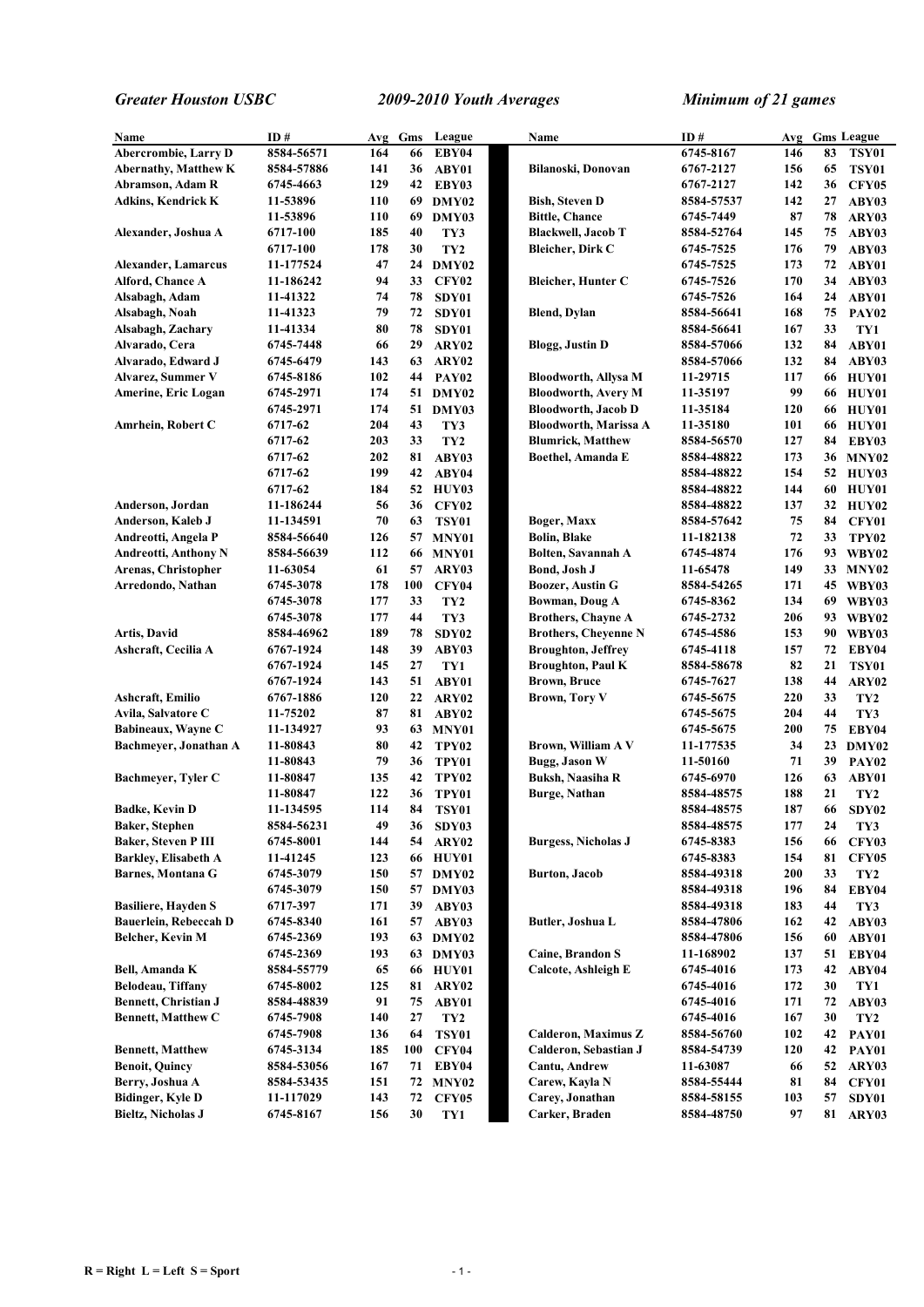| Name                       | ID#        | Avg | Gms | League            | Name                            | ID#        | Avg        |    | <b>Gms League</b> |
|----------------------------|------------|-----|-----|-------------------|---------------------------------|------------|------------|----|-------------------|
| Carker, Makayla            | 8584-52666 | 59  | 75  | ARY03             | Correa, Joseph A                | 8584-55877 | 122        | 66 | ARY02             |
| Carlson, Ryan C            | 11-179331  | 159 | 24  | ABY03             | Costello, Anna                  | 11-53907   | 78         | 35 | DMY02             |
| Carr, Benjamin             | 6745-6674  | 189 | 63  | MNY02             | <b>Costello, James D</b>        | 11-53914   | 103        |    | 32 DMY02          |
| Carr, Christopher          | 6745-6675  | 153 | 48  | MNY02             | Couch, Zachary D                | 8584-49211 | 117        | 81 | <b>TSY01</b>      |
| Carr, Christopher E        | 8584-50429 | 132 | 45  | <b>CFY03</b>      | <b>Cousby, Nicolaus D</b>       | 6745-2102  | 197        | 69 | DMY02             |
| Carr, Johnathon            | 6745-7466  | 125 |     | <b>45 MNY01</b>   |                                 | 6745-2102  | 197        | 69 | DMY03             |
| Carson, Jalan B            | 11-50173   | 43  | 60  | PAY01             |                                 | 6745-2102  | 188        | 44 | TY3               |
| <b>Carson, Quint I</b>     | 8584-50787 | 108 | 48  | <b>PAY02</b>      |                                 | 6745-2102  | 185        | 30 | TY <sub>2</sub>   |
| Caruso, Nicolas M          | 11-175116  | 66  | 30  | TPY <sub>02</sub> | Crawford, Jalen T               | 11-175430  | 77         | 36 | DMY02             |
| Carver, Ann M              | 8584-57536 | 79  | 25  | ABY03             | Crawford, Kavlynn               | 8584-48751 | 83         | 57 | ARY03             |
| Casas, Daniel J            | 6745-6591  | 147 | 33  | TY1               | Crowe, Michael J                | 6745-5336  | 182        | 44 | TY3               |
|                            | 6745-6591  | 147 | 81  | ABY03             |                                 | 6745-5336  | 181        | 33 | TY <sub>2</sub>   |
|                            | 6745-6591  | 144 | 42  | ABY04             |                                 | 6745-5336  | 178        | 39 | WBY02             |
| Castaneda, Reuben A        | 8584-48892 | 172 |     | 66 DMY02          | Cruz, Bianca                    | 8584-55878 | 97         | 48 | ARY02             |
|                            | 8584-48892 | 172 |     | 66 DMY03          | Cunningham, Landon              | 11-63116   | 107        | 42 | ARY03             |
| Castillo, Clarissa         | 8584-56006 | 68  | 48  | ARY01             | <b>Cupples, Chris V</b>         | 6745-4407  | 110        | 78 | ABY03             |
| Castillo, Daniel C         | 11-50185   | 82  | 72  | <b>PAY01</b>      | Dahringer, Travis A             | 6745-2393  | 188        | 60 | SDY02             |
| <b>Castillo, Matthew</b>   | 8584-53998 | 172 | 21  | MNY <sub>02</sub> | Daniels, Joe S                  | 6745-4957  | 130        | 45 | WBY03             |
| Castro, Carla              | 11-80853   | 70  | 39  | TPY <sub>02</sub> | <b>Daniels, Katherine</b>       | 11-80871   | 21         | 32 | TPY01             |
|                            | 11-80853   | 60  | 36  | TPY01             | Daniels, Leann K                | 6745-4958  | 127        | 42 | WBY03             |
| Castro, Drake E            | 8584-58443 | 49  | 72  | <b>CFY02</b>      | Daniels, Nick                   | 11-80874   | 56         | 32 | TPY01             |
| Castro, Isabell            | 11-80863   | 50  | 39  | TPY <sub>02</sub> | Davis, Bastian S                | 8584-55781 | 104        | 66 | HUY01             |
|                            | 11-80863   | 41  | 36  |                   |                                 |            | 100        | 66 | HUY01             |
|                            |            |     |     | TPY01             | Davis, Laurice R                | 8584-55780 |            | 33 |                   |
| <b>Castro, Vincent M</b>   | 6745-6950  | 175 | 30  | TY <sub>2</sub>   | Davis, Magen S                  | 6717-370   | 150        |    | TY1               |
|                            | 6745-6950  | 167 | 63  | WBY02             | Davis, William T                | 11-179356  | 152        | 30 | ABY03             |
| Cavalier, Jonathan E       | 8584-57877 | 151 | 33  | ABY01             | Dawson, Christopher R           | 6745-7410  | 136        | 66 | HUY01             |
| Ceasar, Tarjena            | 11-168904  | 123 |     | 36 DMY02          | Dawson, Gregory R               | 8584-52234 | 73         | 66 | HUY01             |
| <b>Cespedes, Allison M</b> | 11-185905  | 91  | 45  | <b>CFY05</b>      | Day, Braeden W                  | 8584-58421 | 82         | 78 | CFY01             |
| Cespedes, Giovanni A       | 11-185900  | 90  | 45  | <b>CFY05</b>      | Day, Cason P                    | 8584-55450 | 111        | 42 | CFY01             |
| Chandra, Patricia          | 8584-55730 | 151 | 33  | TY1               | Decker, Cody A                  | 6717-345   | 146        | 24 | TY <sub>2</sub>   |
|                            | 8584-55730 | 150 | 81  | <b>TSY01</b>      | Del Angel, Joshua A             | 8584-55679 | 79         | 78 | ARY01             |
| Chapa, Joshua R            | 6717-118   | 207 | 33  | TY <sub>2</sub>   | DeLa Garza, Aaron               | 11-63136   | 53         | 60 | ARY03             |
|                            | 6717-118   | 201 | 44  | TY3               | DeLa Garza, Adrian I            | 11-63144   | 58         | 60 | ARY03             |
| <b>Charles, Rosie A</b>    | 6745-8231  | 147 | 57  | ABY01             | <b>DeLa Garza, Seth A</b>       | 11-63149   | 39         | 60 | ARY03             |
|                            | 6745-8231  | 140 | 21  | ABY03             | DeLeon, Adrian D                | 6745-7482  | 141        | 48 | <b>TSY01</b>      |
| <b>Chechel, Derek</b>      | 11-134609  | 99  | 72  | <b>TSY01</b>      | Demny, Logan K                  | 6745-4855  | 186        | 56 | <b>CFY04</b>      |
| <b>Chirinos</b> , Javier   | 11-185508  | 144 | 36  | <b>CFY03</b>      | Demny, Logan K                  | 6745-4855  | 176        | 36 | CFY03             |
| Chiu, Michael K            | 6745-8342  | 194 | 42  | ABY04             | <b>Dennis, Nicholas D</b>       | 6745-5867  | 204        | 69 | EBY04             |
|                            | 6745-8342  | 194 | 84  | ABY03             |                                 | 6745-5867  | 200        | 33 | TY <sub>2</sub>   |
| Clark, Joshua O            | 8584-57955 | 40  | 71  | <b>TSY01</b>      |                                 | 6745-5867  | 194        | 44 | TY3               |
| <b>Clifton, Dustin B</b>   | 6781-21    | 181 | 21  | ABY03             | Devereux, James                 | 6745-7278  | 183        | 59 | SDY02             |
| Coggins, Sean R            | 6745-5367  | 152 | 72  | TSY01             | Dixon, Kayleigh A               | 11-65383   | 47         |    | <b>81 MNY01</b>   |
| Cole, Camden C             | 8584-57754 | 98  | 73  | ABY03             | Dockum, Ryan                    | 11-41338   | ${\bf 87}$ | 51 | SDY01             |
|                            | 8584-57754 | 89  | 48  | ABY01             | Dodson, Zachary M               | 11-130014  | 103        |    | 24 DMY02          |
| <b>Coleman, Anthony D</b>  | 11-186243  | 107 | 26  | <b>CFY02</b>      | Dooley, Steve W                 | 8584-55425 | 171        | 45 | CFY05             |
| <b>Collings, Justin L</b>  | 8626-3100  | 177 | 27  | TY <sub>2</sub>   | Dossett, Brooke M               | 11-185898  | 84         | 36 | CFY05             |
|                            | 8626-3100  | 161 | 30  | TY1               | <b>Dudley-Cleveland, Leslie</b> | 6745-5854  | 168        | 59 | SDY02             |
| <b>Collins, Kevin</b>      | 11-172542  | 75  | 30  | ARY02             |                                 | 6745-5854  | 163        | 30 | TY1               |
| Colville, Mackenzie        | 8584-56069 | 92  | 81  | WBY01             | Duffee, Breanna N               | 11-65387   | 66         | 48 | MNY01             |
| <b>Conley, Marquarus J</b> | 11-168900  | 177 | 22  | <b>TSY01</b>      | Dunn, Tiffany Kay               | 6745-6578  | 124        | 60 | ABY03             |
| Cook, Clay A               | 8584-56410 | 113 | 69  | <b>CFY02</b>      | Dussling, Max W                 | 11-81015   | 81         | 81 | CFY01             |
| Cook, Cole A               | 11-117673  | 64  | 66  | <b>CFY02</b>      | Dye, Alex                       | 6745-8159  | 155        | 72 | CFY03             |
| Cook, Gregory F            | 6745-2234  | 227 | 33  | TY <sub>2</sub>   |                                 | 6745-8159  | 154        | 81 | CFY05             |
|                            | 6745-2234  | 218 | 44  | TY3               | <b>Easley, Thomas</b>           | 8584-46947 | 131        | 72 | SDY02             |
|                            | 6745-2234  | 218 | 104 | <b>CFY04</b>      | Eason, Joshua A                 | 11-41248   | 71         | 57 | HUY01             |
| Cook, Karissa N            | 8584-52667 | 84  | 75  | ARY03             | <b>Eddy, Ashley M</b>           | 8584-49742 | 149        |    | 71 DMY02          |
| Cook, Sara L               | 6745-6469  | 86  | 69  | ARY02             |                                 | 8584-49742 | 149        | 71 | DMY03             |
| Cooke, Campbell            | 11-41386   | 71  | 50  | SDY03             | <b>Edmond, Terry J</b>          | 11-90865   | 124        |    | 24 DMY02          |
| Cooke, Charles M           | 11-75689   | 118 | 80  | ABY03             | <b>Edwards, Dayton R</b>        | 6745-7912  | 134        |    | 72 DMY02          |
| Cooke, Coleman             | 11-41336   | 71  | 72  | SDY01             |                                 | 6745-7912  | 134        |    | 72 DMY03          |
| <b>Cooper, Daryous M</b>   | 8626-2900  | 111 |     | 35 ARY02          | <b>Edwards, Dominique R</b>     | 6745-1324  | 187        |    | 72 DMY02          |
|                            |            |     |     |                   |                                 |            |            |    |                   |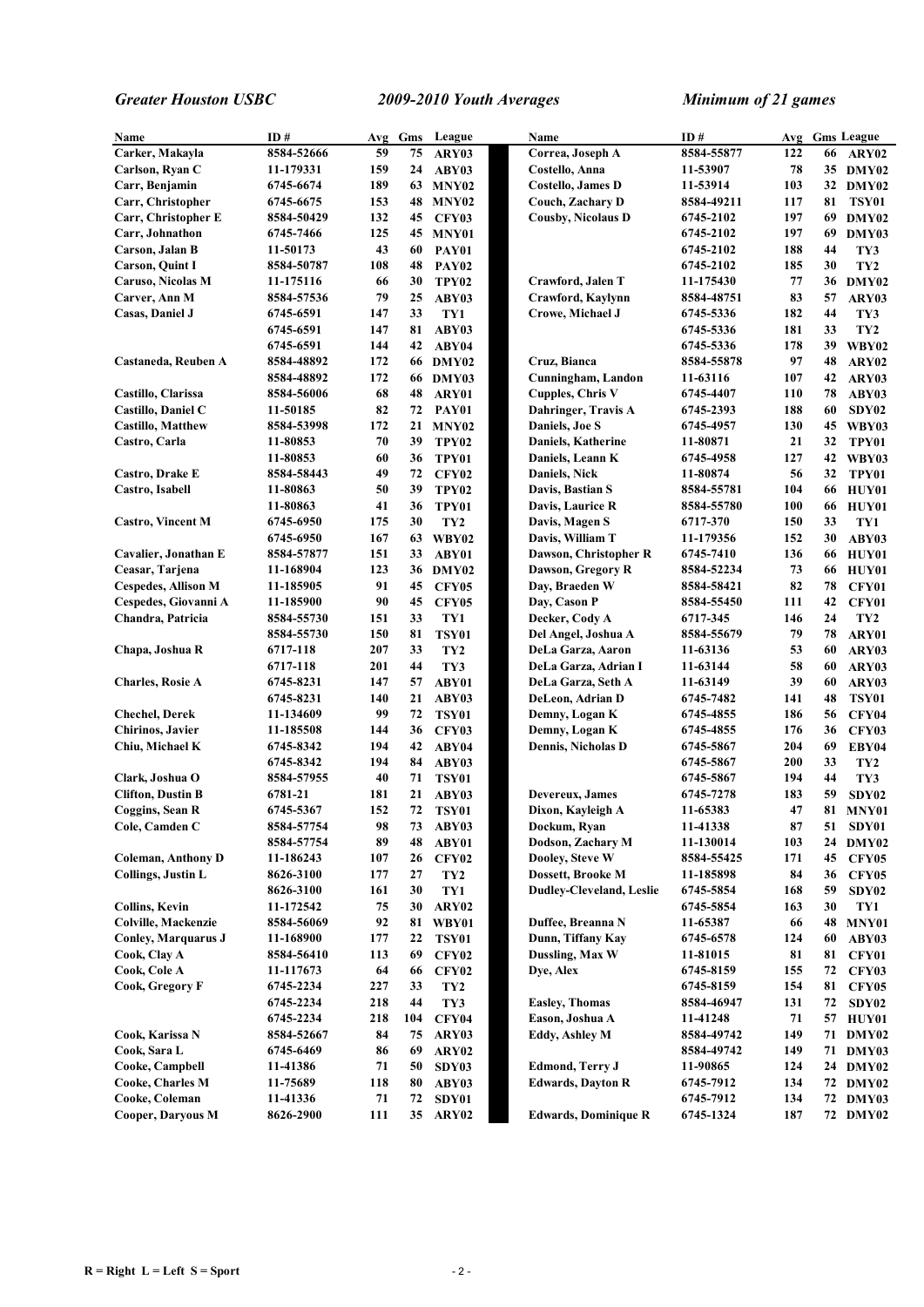| Name                                  | ID#        | Avg | Gms | League            | Name                      | ID#        | Avg |     | <b>Gms League</b> |
|---------------------------------------|------------|-----|-----|-------------------|---------------------------|------------|-----|-----|-------------------|
|                                       | 6745-1324  | 187 |     | 72 DMY03          | Guajardo, Brianna I       | 8584-52795 | 100 | 81  | CFY01             |
| Eisemann, Jeffrey (Kendall) 6745-3917 |            | 143 | 60  | <b>PAY02</b>      | Guerra, Nicolas           | 8584-48754 | 101 | 42  | ARY01             |
| Eisemann, Jeremy Kalub                | 6745-7471  | 129 | 57  | PAY <sub>02</sub> | Guerrero, Steven J        | 6745-3858  | 181 | 24  | TY <sub>2</sub>   |
| <b>Elliott, James M</b>               | 10-1799839 | 201 | 42  | ABY04             |                           | 6745-3858  | 177 | 96  | WBY02             |
|                                       | 10-1799839 | 199 | 80  | ABY03             |                           | 6745-3858  | 164 | 24  | TY1               |
| <b>Elsner, Russell J</b>              | 6745-6429  | 139 |     | 72 DMY02          | Halik, Clint S            | 6717-129   | 153 | 30  | TY1               |
|                                       | 6745-6429  | 139 | 72  | DMY03             | Halik, Zachary L          | 6717-128   | 173 | 30  | TY1               |
| Etskovitz, Brandon R                  | 11-186315  | 107 | 30  | <b>TSY01</b>      | <b>Hamilton, Darius</b>   | 6745-8394  | 140 | 33  | TY1               |
| Evans, Delana L                       | 8584-48770 | 150 | 64  | ARY02             |                           | 6745-8394  | 133 | 77  | ARY02             |
| <b>Evans, James B</b>                 | 11-186340  | 71  | 38  | TPY02             | <b>Hamilton, Marlon</b>   | 6745-8395  | 147 | 77  | ARY02             |
| <b>Evans, Matthew B</b>               | 11-50245   | 58  | 87  | WBY01             |                           | 6745-8395  | 143 | 33  | TY1               |
| Fabain, Jerrett V                     | 6789-8     | 199 | 39  | ABY04             | Harder, Brandon           | 6745-8011  | 96  | 51  | ARY03             |
|                                       | 6789-8     | 192 | 78  | ABY03             | Harder, Daniel            | 6745-8012  | 145 | 71  | ARY02             |
| Fails, Alfred                         | 6745-606   | 185 | 93  | WBY02             | Hardin, Christopher M     | 6745-6065  | 144 | 61  | HUY01             |
| <b>Farmer, Briley</b>                 | 8584-46963 | 190 | 69  | SDY02             |                           | 6745-6065  | 136 | 40  | HUY03             |
| Fieldcamp, Chris L                    | 8584-52765 | 148 | 81  | ABY03             | Hardin, Hillary A         | 6745-6063  | 142 | 54  | HUY01             |
| <b>Fisher, Chelsea</b>                | 6745-6719  | 111 | 66  | EBY03             |                           | 6745-6063  | 126 |     | 36 HUY03          |
| <b>Fisher, Kerstan</b>                | 6745-6720  | 139 | 33  | TY1               | Harrison, Cody l          | 11-163098  | 99  | 30  | MNY <sub>02</sub> |
|                                       | 6745-6720  | 134 | 69  | EBY03             | Harrison, Hannah          | 8584-58161 | 153 | 30  | SDY02             |
| Fisher, Terien D                      | 11-116940  | 72  | 78  | EBY03             | Harvey, Blake A           | 8584-56210 | 102 | 66  | HUY01             |
| Fitzgerald, Caleb M                   | 8584-55782 | 109 | 54  | HUY01             | <b>Hatton, Melody</b>     | 8584-49991 | 64  | 45  | ARY02             |
| Flanery, Breanna M                    | 11-33954   | 114 | 66  | HUY01             | Hatton, Mia               | 11-62766   | 54  | 34  | ARY02             |
| Flores, Brandi M                      | 6745-5701  | 147 | 87  | EBY04             | Haught, Brandon A         | 6745-7521  | 181 | 36  | ABY04             |
| Ford, Charlotte                       | 8584-52671 | 83  | 46  | ARY03             |                           | 6745-7521  | 181 | 78  | ABY03             |
| <b>Fowler, Nicholas</b>               | 8584-55074 | 139 | 33  | SDY02             |                           | 6745-7521  | 174 | 33  | TY <sub>2</sub>   |
| Frank, Jean P                         | 11-182149  | 58  | 29  | TPY <sub>02</sub> | Haynes, Grant K           | 11-117670  | 145 |     | 30 DMY02          |
| Frank, Zavier                         | 6721-16    | 199 | 33  | TY <sub>2</sub>   | Hays, Brent A             | 6745-5092  | 189 | 27  | TY <sub>2</sub>   |
|                                       | 6721-16    | 197 | 44  | TY3               |                           | 6745-5092  | 180 | 104 | <b>CFY04</b>      |
| Franklin, Isaiah                      | 11-41340   | 102 | 64  | SDY01             | Hebert, Roger L           | 8584-56782 | 163 | 24  | TY1               |
| Freeman, Julia M                      | 6745-6038  | 169 | 48  | HUY02             |                           | 8584-56782 | 160 | 88  | <b>TSY01</b>      |
|                                       | 6745-6038  | 169 | 52  | HUY03             | <b>Hegger, Anthony J</b>  | 11-186276  | 143 | 27  | <b>CFY03</b>      |
|                                       | 6745-6038  | 166 | 66  | HUY01             | <b>Hennick, Corbin</b>    | 6745-4169  | 176 | 90  | <b>WBY02</b>      |
| Gabel, Brittany M                     | 8584-56780 | 125 | 33  | TY1               |                           | 6745-4169  | 162 | 30  | TY <sub>2</sub>   |
|                                       | 8584-56780 | 120 | 56  | <b>TSY01</b>      |                           | 6745-4169  | 161 | 44  | TY3               |
| <b>Gabriel, Courtney</b>              | 6745-5635  | 171 | 51  | DMY02             | Hernandez, Monica Y       | 6745-3832  | 105 | 52  | ARY02             |
|                                       | 6745-5635  | 171 | 51  | DMY03             | Hernandez, Valeria        | 11-62773   | 78  | 66  | ARY02             |
| <b>Gadbois, Joseph</b>                | 11-91715   | 120 | 42  | SDY02             | Herrera, Carlos A Jr      | 11-81396   | 66  | 65  | CFY02             |
| <b>Gallegos, Christopher D</b>        | 6745-7303  | 89  | 69  | <b>CFY03</b>      | Hesser, Jason P           | 8584-55887 | 115 | 78  | ARY02             |
| Garcia, Adrian                        | 8626-2779  | 179 | 33  | TY <sub>2</sub>   | Hester, William A         | 8584-48893 | 93  | 60  | DMY02             |
|                                       | 8626-2779  | 177 | 33  | TY1               |                           | 8584-48893 | 93  |     | 60 DMY03          |
| Garcia, Jared                         | 6745-6579  | 161 | 45  | ABY03             | Hewitt, Brian             | 6745-4046  | 192 | 100 | CFY04             |
| Garcia, Leelianna                     | 8584-55881 | 52  |     | 51 ARY01          | Hickman, Kendall N        | 8584-52812 | 130 |     | 72 DMY02          |
| Gardner, Keith D                      | 11-81613   | 132 | 72  | CFY03             |                           | 8584-52812 | 130 |     | 72 DMY03          |
| Garza, Christopher                    | 11-63167   | 70  | 60  | ARY03             | Hickman, Patrick          | 11-81618   | 104 | 63  | CFY03             |
| German, Dylan                         | 8584-56766 | 48  | 62  | ARY01             | Hicks, Blythe K           | 11-186278  | 140 | 30  | CFY03             |
| Gibson, Ethan P                       | 11-50199   | 47  | 72  | PAY01             | Hill, Daniel T            | 6745-5588  | 123 | 87  | EBY03             |
| Gitschlag, Grant N                    | 11-179323  | 95  | 40  | ABY03             | Hill, Joshua              | 6745-3386  | 167 | 39  | EBY04             |
|                                       | 11-179323  | 87  | 37  | ABY01             | Hilliard, Darren E        | 5938-2307  | 188 | 81  | EBY04             |
| Gloster, Byron                        | 8584-55674 | 149 | 36  | ARY02             | Hodges, Jacob             | 8584-56232 | 70  | 59  | SDY01             |
| Gombar, Clayton                       | 6745-3410  | 166 | 66  | DMY02             | <b>Hoffman, Matthew T</b> | 11-83949   | 104 | 81  | CFY05             |
|                                       | 6745-3410  | 166 |     | 66 DMY03          | Holder, Michelle J        | 6745-6390  | 51  | 29  | CFY03             |
| <b>Gomez, Justin K</b>                | 11-63428   | 55  | 42  | ARY03             | Holder, Scott C           | 6745-6389  | 67  | 32  | CFY03             |
| Gonzalez, Isaac L                     | 6717-311   | 189 | 36  | ABY03             | Hollis, Keith P           | 6745-6559  | 171 |     | 90 WBY02          |
| Gonzalez, Krystina                    | 6745-842   | 127 | 49  | ARY02             | Holloway, Ethan R         | 6745-3283  | 180 |     | 93 WBY02          |
| Goodman, Max J                        | 11-199095  | 69  | 54  | PAY01             | Hon, Alexandra M          | 6781-38    | 176 | 81  | ABY03             |
| Gordwin, Paige J                      | 11-65391   | 58  | 57  | MNY01             |                           | 6781-38    | 174 | 42  | ABY04             |
| Gottlieb, Aaron c                     | 8584-49325 | 133 | 45  | EBY03             | Horn, Kourtney L          | 8584-56407 | 58  | 51  | CFY02             |
| Green, Brian J                        | 6745-8237  | 96  | 61  | ABY01             | Huff, Bryan E             | 6745-6708  | 210 | 28  | TY3               |
| Griffin, Evan                         | 8584-51284 | 171 | 69  | <b>CFY03</b>      |                           | 6745-6708  | 198 | 21  | TY <sub>2</sub>   |
|                                       | 8584-51284 | 164 | 78  | <b>CFY05</b>      |                           | 6745-6708  | 189 | 43  | EBY04             |
| Groce, Megan D                        | 6745-6975  | 113 |     | 32 ABY03          | Hussey, Maria K           | 11-75208   | 91  |     | 45 ABY01          |
|                                       |            |     |     |                   |                           |            |     |     |                   |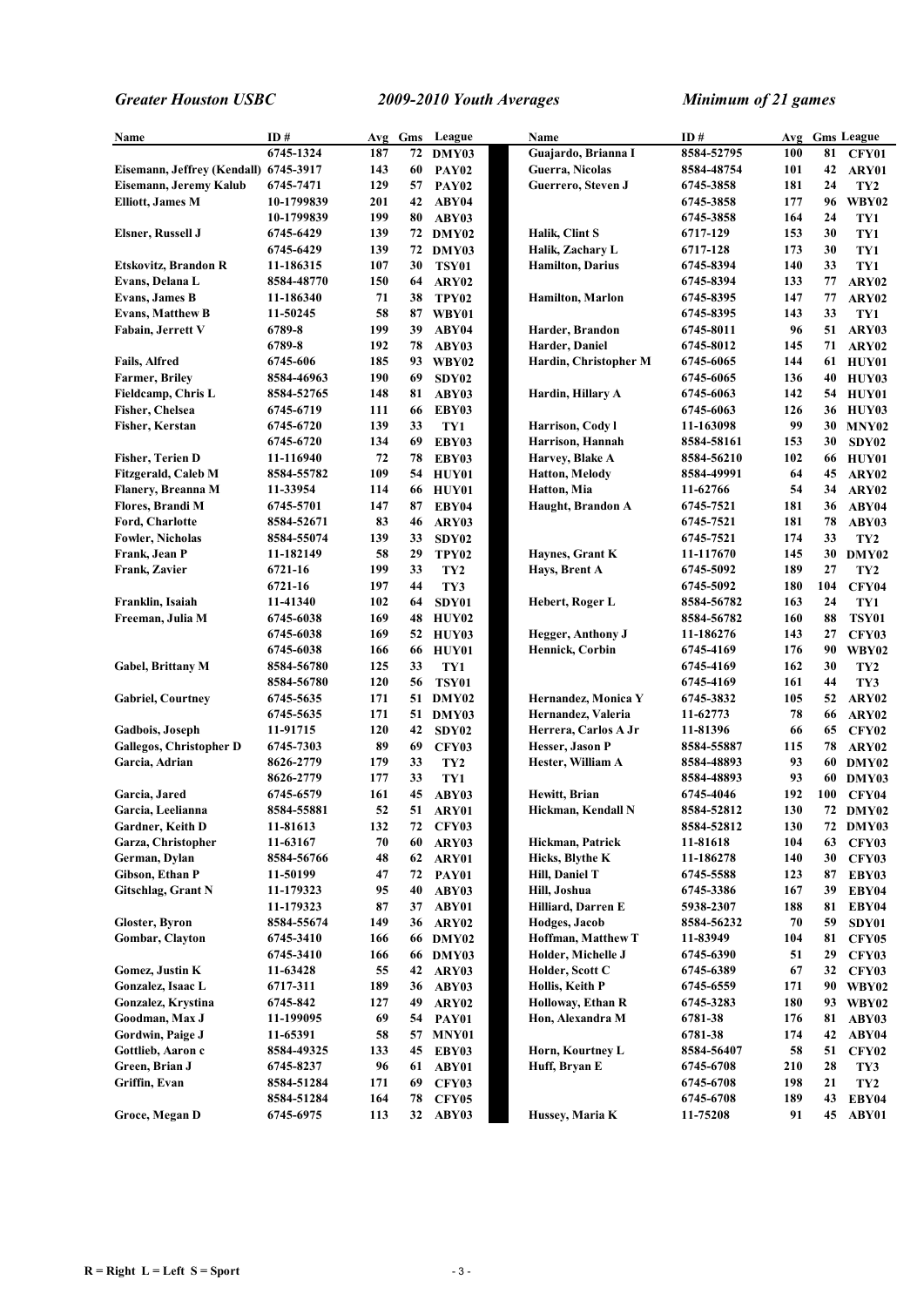| Name                      | ID#        | Avg | Gms | League            | Name                                  | ID#        |     |    | Avg Gms League    |
|---------------------------|------------|-----|-----|-------------------|---------------------------------------|------------|-----|----|-------------------|
|                           | 11-75208   | 70  | 21  | ABY02             | Krenek-Sandoval, Ana G                | 11-80880   | 68  | 39 | TPY <sub>02</sub> |
| Huynh, Sam                | 11-163092  | 144 | 36  | ARY02             |                                       | 11-80880   | 51  | 36 | TPY01             |
| Iannacone, Jonathan       | 6745-8137  | 90  | 81  | <b>CFY01</b>      | Kuhn, Alexander C                     | 6913-1381  | 210 | 40 | ABY04             |
| Igoe, Michael P           | 11-75213   | 40  | 36  | ABY02             |                                       | 6913-1381  | 210 | 82 | ABY03             |
| <b>Iozzio, Cheyenne M</b> | 8584-57726 | 82  | 63  | MNY01             | Kuhn, Bradley L                       | 6913-1382  | 169 | 36 | ABY03             |
| Iozzio, John R            | 11-65397   | 37  |     | <b>66 MNY01</b>   | Kuhn, Emma J                          | 6913-1686  | 163 | 81 | ABY03             |
| <b>Irion, Mason S</b>     | 6745-7905  | 194 | 84  | TSY01             | La Casse, John A                      | 11-179497  | 170 | 36 | ABY03             |
| Jackson, Morgan C         | 6745-5637  | 124 |     | 66 DMY02          | Lathan, James III                     | 11-62788   | 138 | 65 | ARY02             |
|                           | 6745-5637  | 124 |     | 66 DMY03          | Laufenberg, Bryan E                   | 8584-50917 | 127 | 84 | <b>TSY01</b>      |
| Jackson, Travon           | 11-106113  | 46  |     | 51 DMY02          | Laufenberg, Timothy T                 | 8584-50454 | 193 | 36 | <b>TSY01</b>      |
| Jackson, Tyler            | 11-175450  | 87  | 30  | SDY01             | Laufenberg, Timothy (TJ) P 8584-50915 |            | 112 | 75 | <b>TSY01</b>      |
| Jacobs, Alex              | 11-41343   | 98  | 72  | SDY01             | <b>Lawley, Ashley</b>                 | 6767-1663  | 179 | 81 | ABY03             |
| Jacobs, Jahmi N           | 6745-8173  | 152 | 59  | <b>TSY01</b>      |                                       | 6767-1663  | 168 | 42 | ABY04             |
|                           |            | 141 | 33  |                   | Lawley, Caitlin N                     |            | 166 | 78 | ABY03             |
|                           | 6745-8173  | 47  |     | TY1               |                                       | 6767-1930  |     |    |                   |
| Jager, Stephanie          | 8584-55882 |     | 54  | ARY01             | Lazo, Jose R                          | 6745-8052  | 181 | 68 | ARY02             |
| James, Joshua E           | 8584-55451 | 87  | 50  | <b>CFY02</b>      |                                       | 6745-8052  | 178 | 40 | TY3               |
| Janin, Ashlee A           | 6745-6657  | 150 | 78  | EBY04             |                                       | 6745-8052  | 175 | 30 | TY <sub>2</sub>   |
| Jesudasen, Pardis M       | 8584-57958 | 77  | 73  | <b>TSY01</b>      | Lazo, Robert A                        | 6745-8018  | 128 | 71 | ARY02             |
| Johnson, Alexzandria M    | 6745-7246  | 185 | 78  | EBY04             | Lazo, Victoria M                      | 11-62566   | 56  | 69 | ARY01             |
|                           | 6745-7246  | 176 | 30  | TY <sub>2</sub>   | Leatherwood, Michael T                | 8584-49501 | 185 | 30 | TY <sub>2</sub>   |
| Johnson, Donta D          | 8584-57458 | 139 | 48  | EBY04             |                                       | 8584-49501 | 176 | 30 | TY1               |
| Johnson, Jaric            | 8584-56643 | 86  | 52  | SDY03             |                                       | 8584-49501 | 164 | 68 | <b>PAY02</b>      |
| Johnson, Kassidy M        | 11-185903  | 61  | 37  | <b>CFY05</b>      | Lee, Krista                           | 11-175506  | 133 | 30 | SDY02             |
| Johnson, Kennon           | 11-41387   | 64  | 52  | SDY03             | LeFevre, Mark A                       | 8584-56071 | 145 | 48 | WBY03             |
| Johnson, Laneya           | 8584-56233 | 103 | 42  | SDY01             |                                       | 8584-56071 | 143 | 45 | WBY01             |
|                           | 8584-56233 | 97  | 26  | SDY03             | Leger, Rachel L                       | 8584-57309 | 152 | 75 | ABY03             |
| Johnston, Kayla B         | 8584-55783 | 134 | 36  | HUY03             | Leos, Gustavo S                       | 11-106115  | 129 | 28 | DMY02             |
|                           | 8584-55783 | 131 | 44  | <b>HUY02</b>      | Lewis, Cameron                        | 11-41390   | 62  | 42 | SDY03             |
|                           | 8584-55783 | 128 | 56  | HUY01             | Linn, Harrison P                      | 6745-8138  | 164 | 63 | <b>CFY03</b>      |
| Jones, Donald R Jr.       | 11-140151  | 166 | 42  | SDY <sub>02</sub> | Linn, Samantha R                      | 6745-8139  | 145 | 72 | <b>CFY03</b>      |
| Jones, Jakob              | 8584-48755 | 105 | 48  | ARY02             | Linton, Lauren R                      | 11-163550  | 59  |    | 45 MNY01          |
| <b>Jones, Jayson</b>      | 11-62780   | 97  | 75  | ARY02             | Linton, Logan R                       | 11-163554  | 57  | 36 | MNY01             |
| <b>Jones, Matthew S</b>   | 8584-51300 | 82  | 36  | CFY01             | Lo, Andre                             | 11-185505  | 179 | 42 | <b>CFY03</b>      |
| <b>Jones, Trent</b>       | 11-62783   | 37  | 54  | ARY02             | Lopez, Arielle G                      | 8584-49327 | 164 | 33 | TY1               |
| Kain, Andrew J            | 11-54164   | 119 |     | 72 DMY02          |                                       | 8584-49327 | 163 | 33 | TY <sub>2</sub>   |
|                           | 11-54164   | 119 | 72  | DMY03             |                                       | 8584-49327 | 158 | 63 | PAY <sub>02</sub> |
| <b>Kase, Andrew</b>       | 11-175502  | 99  | 36  | SDY02             | Lopez, Christian                      | 8584-52809 | 144 | 21 | TY <sub>2</sub>   |
| <b>Keel, Thomas M</b>     | 11-75762   | 143 | 39  | ABY03             |                                       | 8584-52809 | 135 | 63 | <b>CFY03</b>      |
| Kelley, Autumn L          | 6745-5471  | 118 | 59  | <b>CFY03</b>      | Loving, Jonathan                      | 6745-8334  | 178 | 27 | MNY <sub>02</sub> |
| Kelley, Courtney F        | 8584-52813 | 100 | 66  | <b>CFY02</b>      |                                       | 6745-8334  | 152 | 52 | HUY03             |
| Kelley, Samantha D        | 6745-5469  | 111 | 48  | <b>CFY03</b>      |                                       | 6745-8334  | 148 | 48 | HUY02             |
|                           |            | 119 | 27  |                   |                                       |            | 73  | 69 |                   |
| Khawaja, Chris T          | 9046-6637  | 132 | 93  | TY1               | Luna, Nicolas                         | 8584-52719 | 71  |    | ARY01             |
| King, Kyle C              | 6745-6074  |     |     | WBY03             | Luna, Rudy III                        | 8584-55683 |     | 69 | ARY01             |
| Kislingbury, Logan D      | 8584-49233 | 193 | 80  | <b>CFY01</b>      | Lyon, Kaylee L                        | 8584-56572 | 116 | 30 | EBY04             |
|                           | 8584-49233 | 186 | 56  | <b>CFY04</b>      |                                       | 8584-56572 | 110 | 27 | TY1               |
|                           | 8584-49233 | 161 | 36  | <b>CFY03</b>      | <b>MacMurray, Darlynn B</b>           | 11-65401   | 95  | 75 | MNY01             |
| Kislingbury, Oakley A     | 8584-49234 | 103 | 84  | <b>CFY01</b>      | Maierhofer, John T                    | 11-168251  | 90  | 48 | EBY03             |
| Klander, Allen            | 6745-5769  | 116 | 36  | <b>CFY05</b>      | <b>Manier, Grant D</b>                | 8584-56404 | 131 | 84 | <b>CFY01</b>      |
| Klare, Eric J             | 6745-4869  | 180 | 21  | TY <sub>2</sub>   | Marek, Alyssa S                       | 11-175124  | 85  | 33 | TPY02             |
|                           | 6745-4869  | 162 | 30  | <b>CFY03</b>      | Marek, Samantha I                     | 11-175108  | 87  | 39 | TPY <sub>02</sub> |
| Klare, Tyler              | 11-81661   | 119 | 33  | <b>CFY03</b>      | Marsh, Derrick J Jr                   | 8584-56395 | 145 | 33 | TY1               |
| Klein, Andrew T           | 8584-56502 | 63  | 41  | ABY02             |                                       | 8584-56395 | 138 | 77 | <b>TSY01</b>      |
| Klein, Frank J IV         | 8584-56503 | 49  | 35  | ABY02             | Marsh, Kayla C                        | 8584-57435 | 85  | 77 | <b>TSY01</b>      |
| <b>Knight, Andrew S</b>   | 8584-51313 | 191 | 27  | TY <sub>2</sub>   | <b>Marshall, Brooke</b>               | 8584-56406 | 90  | 63 | <b>CFY02</b>      |
|                           | 8584-51313 | 187 | 40  | TY3               | Marshall, Jordan A                    | 8584-54592 | 130 | 75 | CFY01             |
|                           | 8584-51313 | 184 | 52  | <b>CFY04</b>      |                                       | 8584-54592 | 128 | 60 | <b>CFY02</b>      |
| Knoblock, Dylan M         | 8626-2823  | 154 | 24  | TY1               | Marshall, Kim S                       | 11-186233  | 43  | 39 | <b>CFY02</b>      |
| Knopp, Matthew D          | 9046-5436  | 133 | 24  | TY1               | Marshall, Travis R                    | 11-186235  | 37  | 30 | <b>CFY02</b>      |
| Krause, Chad S            | 8584-55448 | 115 | 57  | <b>CFY03</b>      | Martin, Austin J                      | 6745-8392  | 95  | 39 | <b>CFY03</b>      |
| Krause, Lauren M          | 11-81410   | 38  | 66  | <b>CFY02</b>      | Martinez, Elaina                      | 11-147492  | 38  | 39 | TPY <sub>02</sub> |
| Krause, Ryan E            | 8584-55449 | 119 | 71  | <b>CFY03</b>      | <b>Martinez, Xavier S</b>             | 8584-57437 | 60  | 62 | <b>TSY01</b>      |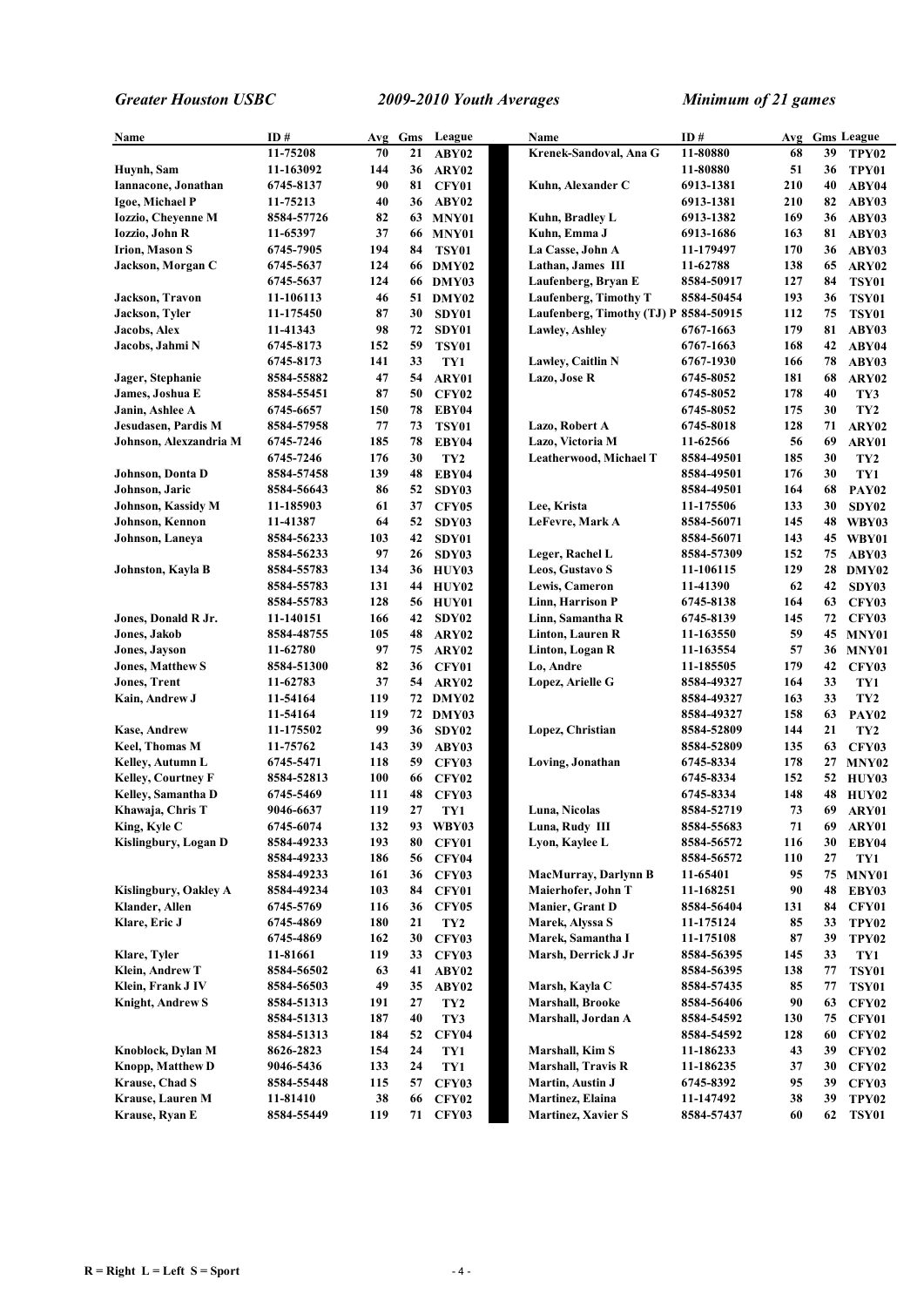| Name                         | ID#         | Avg | Gms | League            | Name                      |                                | ID#                    |     |     | Avg Gms League    |
|------------------------------|-------------|-----|-----|-------------------|---------------------------|--------------------------------|------------------------|-----|-----|-------------------|
| Maryland, Jelesa L           | 6745-8145   | 184 | 104 | <b>CFY04</b>      | Naff, Rachel L            |                                | 8584-57409             | 109 |     | 51 DMY02          |
|                              | 6745-8145   | 174 | 27  |                   | <b>Nauert, Alex</b>       |                                | 6745-6732              | 91  | 33  | HUY01             |
|                              |             | 101 | 66  | TY <sub>2</sub>   |                           |                                |                        | 114 | 60  |                   |
| <b>Matthews, Caleb</b>       | 8584-52062  | 78  | 24  | EBY03             | <b>Nauert, Allison</b>    |                                | 6745-6733<br>6745-6734 | 99  | 60  | HUY01             |
| <b>Matticks, Kylie J</b>     | 8584-54593  | 93  |     | <b>CFY02</b>      | <b>Nauert, Andrew</b>     |                                |                        |     |     | HUY01             |
| <b>Matticks, Tracie R</b>    | 6745-6206   |     | 21  | CFY03             |                           | Nauert, Anna(Annie) L          | 11-35199               | 53  | 48  | <b>HUY01</b>      |
| Mattox, Joshua E             | 8584-52805  | 177 | 36  | <b>CFY04</b>      | New, Shelbie D            |                                | 6717-17                | 173 | 81  | ABY03             |
|                              | 8584-52805  | 176 | 36  | <b>CFY03</b>      |                           |                                | 6717-17                | 170 | 42  | ABY04             |
| <b>Mattox, Leighanne</b>     | 11-81679    | 81  | 36  | <b>CFY03</b>      | Newton, Megan M           |                                | 6781-145               | 177 | 57  | ABY03             |
| Mayer, James                 | 8584-52686  | 165 | 69  | SDY02             | Nguyen, Kevin K           |                                | 8584-58638             | 159 | 54  | EBY04             |
| <b>Mays, Madison R</b>       | 8647-5099   | 102 | 30  | CFY01             | Nguyen, Steven            |                                | 11-134626              | 99  | 23  | <b>TSY01</b>      |
|                              | 8647-5099   | 100 | 33  | CFY03             | Norwood, Magen            |                                | 8584-57773             | 157 | 39  | EBY04             |
| Mays, Makenna R              | 8647-5098   | 83  | 32  | CFY01             | Nounou, Chase H           |                                | 8584-52798             | 91  | 45  | CFY01             |
|                              | 8647-5098   | 77  | 33  | CFY03             | Nounou, Laith H           |                                | 8584-52799             | 97  | 84  | CFY01             |
| <b>McCary, Matthew T</b>     | 8584-50041  | 155 | 69  | DMY02             | Nunn, Demond K            |                                | 11-130009              | 90  | 48  | DMY02             |
|                              | 8584-50041  | 155 | 69  | DMY03             | Obaya, Andrea A           |                                | 8584-53787             | 80  | 69  | ARY03             |
| <b>McCauley, Matthew</b>     | 8584-46964  | 162 | 75  | SDY02             |                           | O'Brien, Christopher A         | 8584-54568             | 125 | 81  | CFY05             |
| <b>McDaniel, Timmy R</b>     | 6745-5710   | 193 | 78  | ABY03             |                           | <b>Ohlendorf, Kristopher K</b> | 6745-1528              | 188 | 90  | WBY02             |
|                              | 6745-5710   | 190 | 42  | ABY04             | Olson, Jake               |                                | 8584-46953             | 136 | 60  | SDY02             |
|                              | 6745-5710   | 185 | 40  | TY3               | Ortiz, Christian R        |                                | 11-54206               | 142 |     | 36 DMY02          |
|                              | 6745-5710   | 181 | 27  | TY <sub>2</sub>   |                           |                                | 11-54206               | 142 |     | 36 DMY03          |
|                              | 6745-5710   | 165 | 44  | HUY03             | Ortiz, Zachary L          |                                | 8584-52655             | 131 | 39  | MNY <sub>02</sub> |
| McMiller, Taylyn J           | 8568-383864 | 76  | 33  | EBY03             | Osbourn, Sean             |                                | 6745-2767              | 199 | 100 | CFY04             |
|                              |             | 167 |     |                   |                           |                                |                        |     |     | <b>CFY05</b>      |
| <b>McQueen, Cameron L</b>    | 6745-7914   |     | 87  | EBY04             |                           |                                | 6745-2767              | 196 | 45  |                   |
| McQurter, Robert E           | 6745-2603   | 178 | 52  | CFY04             |                           | Osterman, Vaughn               | 8584-55438             | 113 | 66  | <b>CFY03</b>      |
| Meeks, Morgan L              | 11-41251    | 71  | 57  | HUY01             |                           | O'Toole, Caitlyn E             | 6745-7869              | 118 | 45  | HUY01             |
| Mejia, Noah                  | 6745-8019   | 146 | 69  | ARY02             | Ott, Collin P             |                                | 6745-7711              | 150 | 39  | ABY03             |
| Mejia, Sydney                | 6745-8020   | 72  | 54  | ARY03             |                           | Overaitis, Austin C            | 8584-56403             | 69  | 79  | CFY01             |
| Melnyk, Charlena J           | 6745-6931   | 178 | 30  | TY <sub>2</sub>   | Owen, David               |                                | 6745-2879              | 153 | 21  | EBY04             |
|                              | 6745-6931   | 178 | 44  | TY3               | Paddison, Dylan J         |                                | 8626-2781              | 202 | 30  | TY <sub>2</sub>   |
| Mendez, Mark Z               | 6767-1938   | 197 | 63  | ABY03             |                           |                                | 8626-2781              | 199 | 44  | TY3               |
|                              | 6767-1938   | 196 | 33  | ABY04             | Park, Matthew J           |                                | 11-41261               | 89  | 63  | HUY01             |
| Mercader, Fernando R         | 11-65050    | 149 | 54  | EBY04             | Parus, Mark               |                                | 11-75148               | 139 | 70  | ABY01             |
| Meyer, David E               | 8584-58408  | 150 | 66  | CFY05             | Pastor, Kyle              |                                | 6745-5416              | 174 | 36  | EBY04             |
| Meyer, James T               | 8584-58406  | 121 | 57  | CFY05             | Patenia, Ernie L          |                                | 6745-6528              | 174 | 63  | EBY04             |
| Meza, Adrian                 | 6745-6471   | 141 | 54  | ARY02             | Paul, Jordan              |                                | 8584-54254             | 165 | 42  | SDY02             |
| Meza, Daniel                 | 6745-844    | 196 | 57  | ARY02             |                           | Payne, Christopher A           | 6745-7506              | 169 | 69  | DMY02             |
| Miller, Jennifer G           | 8584-54087  | 109 |     | 69 DMY02          |                           |                                | 6745-7506              | 169 | 69  | DMY03             |
|                              | 8584-54087  | 109 | 69  | DMY03             | Peet, Engelica            |                                | 8584-48757             | 97  | 30  | TY1               |
| Miller, Lauren               | 6745-8193   | 96  | 54  | PAY <sub>02</sub> |                           |                                | 8584-48757             | 90  | 75  | ARY03             |
| Miller, Rose M               | 11-186239   | 43  | 39  | CFY02             | Pegues, Aaron R           |                                | 6745-8286              | 139 | 81  | ARY02             |
| Mills, Colton A              | 6767-1929   | 162 | 63  | ABY01             |                           | Penrice, Tatyann M             | 11-175433              | 32  | 30  | DMY02             |
|                              | 6767-1929   | 160 | 33  |                   | Perch, Luke T             |                                |                        | 54  |     |                   |
|                              | 8584-52770  |     |     | TY1               |                           |                                | 11-50207               |     |     | 44 PAY01          |
| Mitchell, Scott P            |             | 128 | 63  | ABY01             | Perez, Jessie A           |                                | 8584-55440             | 161 | 33  | <b>CFY05</b>      |
| Moffitt, Katie E             | 11-118506   | 95  | 21  | CLY01             | Perkins, Oran             |                                | 8584-52064             | 189 | 33  | TY <sub>2</sub>   |
| Money, Ryan                  | 6745-6361   | 201 | 104 | CFY04             |                           |                                | 8584-52064             | 178 | 33  | TY1               |
|                              | 6745-6361   | 200 | 81  | <b>CFY05</b>      |                           |                                | 8584-52064             | 176 | 54  | <b>PAY02</b>      |
|                              | 6745-6361   | 199 | 30  | TY <sub>2</sub>   | Perret, Alec D            |                                | 11-35205               | 60  | 21  | HUY01             |
|                              | 6745-6361   | 199 | 43  | TY3               | Perret, Olivia B          |                                | 11-35213               | 63  | 21  | HUV01             |
| Monroe, Allura A             | 11-175444   | 53  | 33  | ARY01             | Peters, Levi              |                                | 8584-49398             | 171 | 36  | ABY03             |
| <b>Montemayor, Domenic</b>   | 8584-46952  | 133 | 78  | SDY01             | Peterson, Austin J        |                                | 6745-7925              | 116 | 60  | HUY01             |
| Montemayor, Isabel           | 8584-52704  | 90  | 78  | SDY01             |                           | Pettengill, Matthew L          | 8584-56397             | 125 | 74  | <b>TSY01</b>      |
| <b>Moon-Puente, Eathon T</b> | 8584-50784  | 107 | 66  | PAY <sub>02</sub> | Pew, Jessie A             |                                | 11-75247               | 91  | 42  | ABY01             |
| <b>Moore, Dominique R</b>    | 11-154583   | 187 | 27  | TY <sub>2</sub>   |                           |                                | 11-75247               | 83  | 36  | ABY02             |
|                              | 11-154583   | 165 | 32  | TY3               |                           | Phillips, Chance W             | 11-75253               | 73  | 68  | ABY02             |
| Morel, Isabella E            | 11-186237   | 49  | 42  | CFY02             |                           | Phillips, Courtney L           | 6745-1966              | 191 | 27  | TY <sub>2</sub>   |
| <b>Morrison, Lauren E</b>    | 8584-56217  | 73  | 21  | CFY02             |                           | Phillips, Damien M             | 6745-7507              | 163 | 51  | DMY02             |
| Mosher, Jacob A              | 6745-7413   | 133 | 66  | HUY01             |                           |                                | 6745-7507              | 163 | 51  | DMY03             |
| Mueller, Michael l           | 11-163080   | 125 |     | 27 DMY02          | Phillips, Daniel J        |                                | 8584-56421             | 125 | 78  | CFY01             |
| Mulrian, Christopher A       | 11-185904   | 123 | 45  | <b>CFY05</b>      | Phillips, Joshua C        |                                | 8584-56420             | 111 | 78  | CFY01             |
| Musch, Drew M                | 6742-143    | 206 |     | 21 DMY02          | <b>Phillips, Tanner P</b> |                                | 6745-7508              | 161 |     | 55 DMY02          |
|                              | 6742-143    | 171 |     | 69 COY02          |                           |                                | 6745-7508              | 161 |     | 55 DMY03          |
|                              |             |     |     |                   |                           |                                |                        |     |     |                   |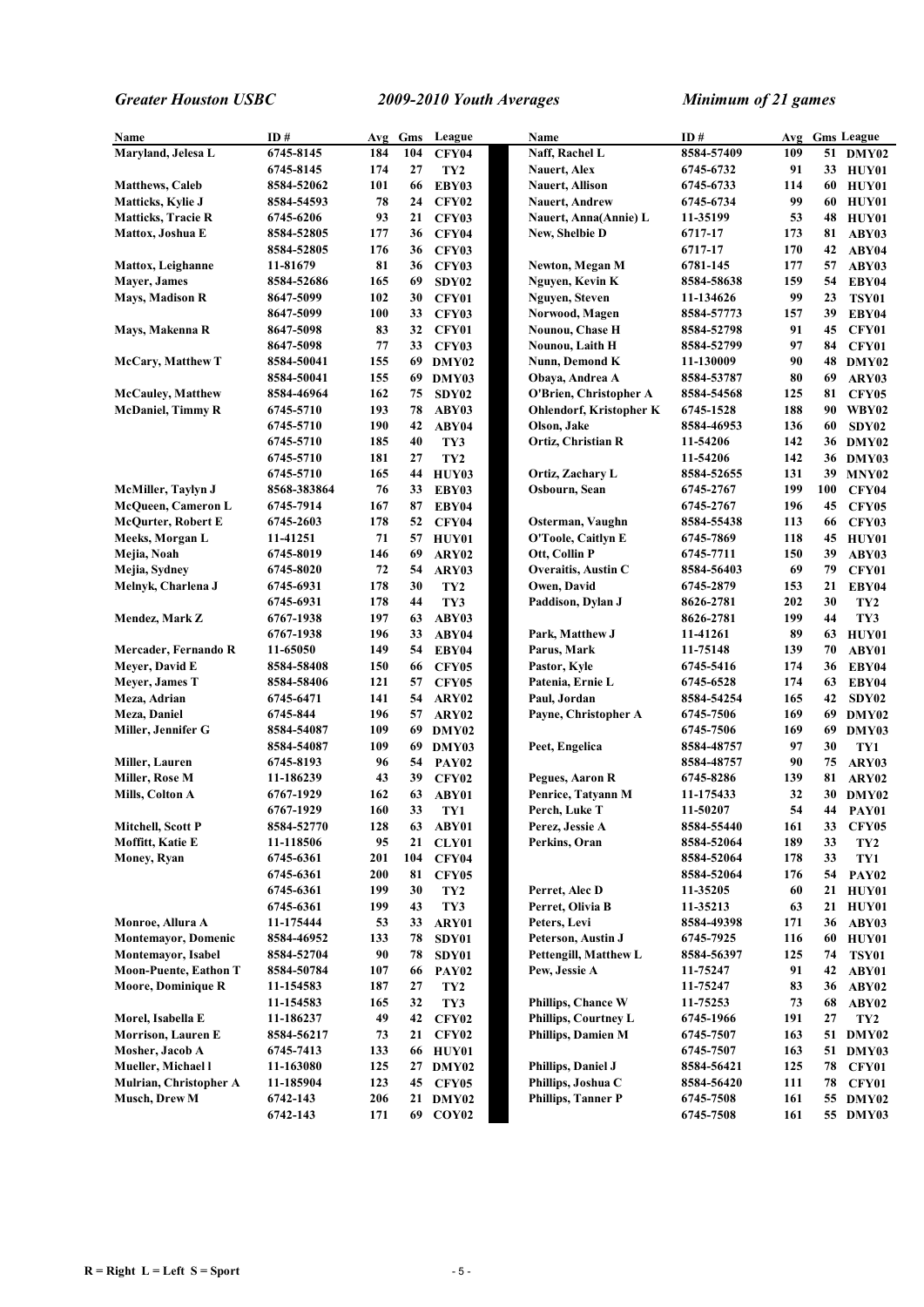| Name                                  | ID#        | Avg | Gms | League            | Name                          | ID#        | Avg |    | <b>Gms League</b> |
|---------------------------------------|------------|-----|-----|-------------------|-------------------------------|------------|-----|----|-------------------|
| Phillips, Tyler                       | 11-175476  | 42  | 36  | SDY03             | Rose, Zachery                 | 8584-56400 | 76  | 45 | CFY01             |
| <b>Plazinich</b> , Brett              | 8584-54253 | 148 | 87  | EBY03             | Rowe, Abigail R               | 11-65579   | 82  |    | 42 HUY01          |
| Powell, Jessyca M                     | 8584-47319 | 99  |     | 54 DMY02          | Rowe, Anna R                  | 11-65585   | 68  | 51 | HUY01             |
|                                       | 8584-47319 | 99  | 54  | DMY03             | Ruiz, Nicholas                | 11-175445  | 72  | 36 | ARY01             |
| Prucey, Marce M                       | 11-165256  | 156 | 39  | ABY03             | Russell, Jackson L            | 8584-57436 | 88  | 79 | <b>TSY01</b>      |
| Quezada, Christopher                  | 11-186299  | 63  | 24  | CFY03             | <b>Russell, Jensen H</b>      | 11-186321  | 70  | 44 | <b>TSY01</b>      |
| <b>Quimby, Christopher</b>            | 8584-55075 | 123 | 27  | DMY02             | Rutherford, Amy M             | 6745-1267  | 180 | 42 | ABY03             |
|                                       | 8584-55075 | 123 |     | 27 DMY03          |                               | 6745-1267  | 164 | 52 | HUY03             |
| Quiroa, Alexiya                       | 8584-48758 | 61  | 39  | ARY03             | <b>Rutherford, Jeffery W</b>  | 11-194446  | 164 | 27 | <b>TSY01</b>      |
| Quiroa, Arianna                       | 11-63451   | 40  | 38  | ARY03             | <b>Rutherford, Kimberly A</b> | 6745-7721  | 141 | 33 | TY1               |
| Quiroa, Veronica                      | 6745-4791  | 150 | 59  | ARY02             |                               | 6745-7721  | 140 | 83 | ABY03             |
| Rafie, Daniel                         | 11-63471   | 84  | 66  | ARY03             | Sadat, Sean B                 | 6745-3861  | 199 | 84 | EBY04             |
| Ramirez, Victoria M                   | 6745-5244  | 160 | 60  | EBY04             |                               | 6745-3861  | 195 | 44 | TY3               |
| Rammage, Kyle A                       | 8584-57647 | 157 | 36  | <b>CFY05</b>      |                               | 6745-3861  | 191 | 33 | TY <sub>2</sub>   |
| Rankin, Corrie                        | 6745-7993  | 104 | 69  | SDY01             | Salaterski, Anthony J         | 8584-48864 | 147 | 24 | ABY03             |
| Rankin, Lauren T                      | 6745-5332  | 167 | 54  | SDY <sub>02</sub> | Salinas, Alex                 | 6745-8177  | 119 | 60 | <b>TSY01</b>      |
|                                       | 6745-5332  | 157 | 33  | TY1               | Salinas, Daniel A             | 11-62576   | 74  | 60 | ARY01             |
| Ransom, Sara                          | 6745-4738  | 141 | 72  | SDY02             | Sanders, Christian            | 8584-55885 | 67  | 27 | TY1               |
| Rasmussen, Halie M                    | 6745-6207  | 170 | 48  | <b>CFY04</b>      |                               | 8584-55885 | 56  | 69 | ARY01             |
| Raymor, Chad D                        | 8584-58422 | 77  | 78  | CFY01             | Sarangaya, Franz V            | 8584-53077 | 201 | 33 | TY <sub>2</sub>   |
| Razo, Ernest                          | 6745-4164  | 195 | 36  | ABY03             |                               | 8584-53077 | 193 | 42 | TY3               |
|                                       | 6745-4164  | 189 | 63  | ARY02             |                               | 8584-53077 | 187 | 90 | WBY02             |
| Razo, Kassandra                       | 6745-8028  | 98  | 60  | ARY03             | Sartor, Michael               | 8584-55886 | 75  | 66 | ARY01             |
| Reaves, Seth M                        | 11-186246  | 42  | 36  | <b>CFY02</b>      | Savage, Deven K               | 6745-7736  | 147 | 63 | WBY03             |
| Rector, Keifer                        | 6745-1927  | 180 | 30  | TY <sub>2</sub>   | Savage, Dominick C            | 6745-3851  | 220 | 33 | TY <sub>2</sub>   |
|                                       | 6745-1927  | 175 | 43  | TY3               |                               | 6745-3851  | 204 | 44 | TY3               |
| <b>Reed, Christopher R</b>            | 11-179503  | 128 | 36  | ABY03             |                               | 6745-3851  | 199 |    | 72 DMY02          |
| Reed, Tylor D                         | 11-22046   | 106 | 33  | ABY03             |                               | 6745-3851  | 199 |    | 72 DMY03          |
| <b>Reiland, Clayton M</b>             | 8584-58442 | 56  | 63  | <b>CFY02</b>      | Sawyer, Katy E                | 11-75825   | 87  | 30 | ABY03             |
| Remble, Ashlea T                      | 11-80910   | 44  | 33  | TPY01             | Sawyer, Reece P               | 6745-6040  | 151 | 52 | HUY03             |
| Renfro, James                         | 11-179505  | 130 | 33  | ABY03             |                               | 6745-6040  | 150 | 66 | HUY01             |
| Retterer, Alex                        | 8584-52688 | 139 | 53  | SDY02             |                               | 6745-6040  | 143 | 48 | HUY02             |
| Rex, Janna L                          | 6745-4773  | 123 | 54  | ARY02             | Scarborough, Rebecca T        | 8584-58381 | 89  | 33 | <b>CFY05</b>      |
| <b>Rhodes, Collin R</b>               | 11-194445  | 161 | 33  | <b>TSY01</b>      | Schleider, Christopher A      | 8584-48145 | 179 | 54 | WBY02             |
| Richard, Adam K                       | 11-35250   | 62  |     | 45 HUY01          | Schoiber, Eric J              | 8584-52814 | 82  | 57 | CFY <sub>02</sub> |
| Richard, Brandon                      | 8584-58388 | 158 | 48  | EBY04             | Schoiber, Steven              | 6745-1369  | 209 | 40 | TY3               |
| Richard, Logan                        | 11-35246   | 52  | 45  | HUY01             |                               | 6745-1369  | 194 | 27 | TY <sub>2</sub>   |
| Richardson, Corwin M                  | 11-33967   | 69  | 63  | HUY01             |                               | 6745-1369  | 187 | 84 | CFY04             |
| Richmond, Anastasia (Stacey) B46-5632 |            | 188 | 30  | TY1               | <b>Schreiber, Donovan</b>     | 8584-49903 | 143 | 24 | TY1               |
| <b>Richmond, David W</b>              | 9046-5431  | 178 | 30  | TY <sub>2</sub>   |                               | 8584-49903 | 142 | 63 | PAY <sub>02</sub> |
|                                       | 9046-5431  | 174 | 30  | TY1               | Schwartz, Chelsea J           | 6745-6945  | 151 | 39 | <b>TSY01</b>      |
| <b>Rieger, Dillon B</b>               | 9046-6103  | 170 | 30  | TY <sub>2</sub>   |                               | 6745-6945  | 138 | 33 | TY1               |
|                                       | 9046-6103  | 132 | 27  | TY1               | <b>Scott, Michale D</b>       | 11-54217   | 83  |    | 66 DMY02          |
| Riley, Jared J                        | 8647-5293  | 187 | 65  | ABY03             | Scrogin, Hunter B             | 6745-2919  | 201 | 27 | SDY02             |
| Riley, Kennon C                       | 6745-5669  | 193 | 81  | <b>MNY02</b>      | Seanor, David L               | 6745-7753  | 189 | 36 | ABY04             |
|                                       | 6745-5669  | 180 | 30  | TY <sub>2</sub>   |                               | 6745-7753  | 189 | 78 | ABY03             |
|                                       | 6745-5669  | 176 | 40  | TY3               |                               | 6745-7753  | 178 | 63 | ABY01             |
|                                       | 6745-5669  | 165 |     | 52 HUY03          | Seiter, Christopher B         | 6745-4842  | 181 | 44 | CFY04             |
|                                       | 6745-5669  | 157 | 48  | <b>HUY02</b>      |                               | 6745-4842  | 176 | 33 | <b>CFY03</b>      |
| <b>Rister, Bradley</b>                | 8584-56416 | 98  | 21  | <b>CFY03</b>      | Seiter, Cynthia C             | 6745-5099  | 97  | 60 | CFY03             |
| <b>Rivich, Michael R</b>              | 11-186247  | 76  | 35  | <b>CFY02</b>      | Seiter, William J             | 6745-4841  | 128 | 57 | <b>CFY03</b>      |
| Roberts, Cody A                       | 11-186286  | 120 | 42  | <b>CFY03</b>      | Selten, Alexa                 | 11-117684  | 67  | 30 | MNY01             |
| Robinson, Ashley A                    | 8584-55884 | 78  | 72  | ARY03             | Selten, Dylan                 | 11-117681  | 65  | 39 | MNY01             |
| Rodriguez, Alexis B                   | 6745-3348  | 162 | 27  | TY <sub>2</sub>   | Selten, Logan                 | 11-65414   | 87  | 36 | MNY01             |
|                                       | 6745-3348  | 160 | 27  | TY1               | Semler, Holly L               | 6745-8066  | 135 | 66 | ARY02             |
|                                       | 6745-3348  | 149 | 30  | EBY04             | Sen, Rohit                    | 11-199112  | 33  | 42 | PAY01             |
| Rodriguez, Farra                      | 6745-3349  | 180 | 27  | TY <sub>2</sub>   | Sharp, Briana E               | 6745-6044  | 106 | 60 | HUY01             |
|                                       | 6745-3349  | 176 | 27  | TY1               | Sharp, Chloe E                | 8584-50359 | 94  | 37 | ABY01             |
|                                       | 6745-3349  | 167 | 33  | EBY04             |                               | 8584-50359 | 82  | 24 | ABY02             |
| Rodriguez, Miracle M                  | 8584-57727 | 75  | 63  | MNY01             | Sharp, Megan L                | 11-35223   | 56  |    | 63 HUY01          |
| Roehl, Haley M                        | 6745-5511  | 151 |     | 36 CFY03          | Shelley, Peyton L             | 11-50270   | 145 |    | 45 WBY03          |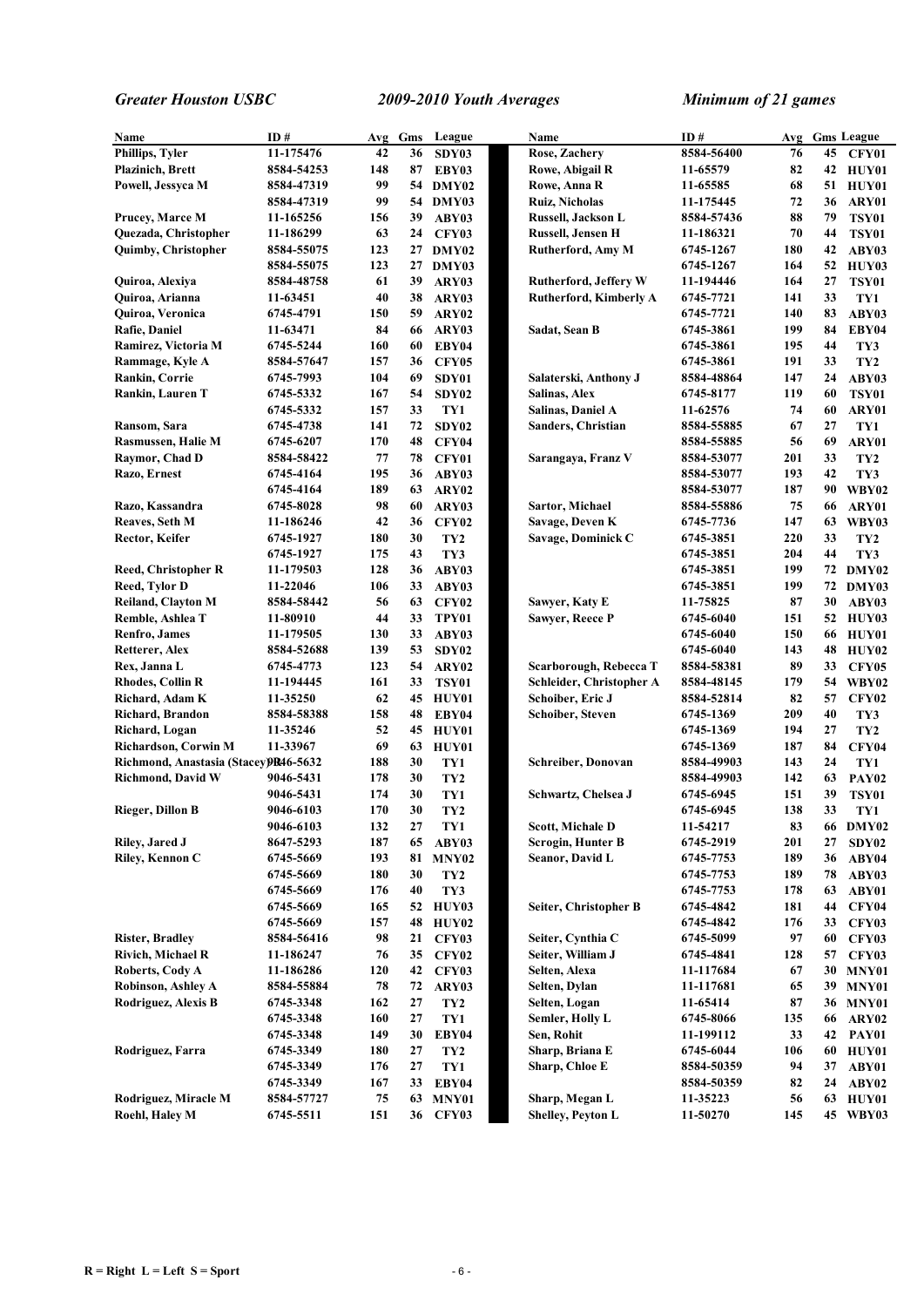| Name                         | ID#        | Avg | Gms | League            | Name                          | ID#        | Avg |    | <b>Gms</b> League |
|------------------------------|------------|-----|-----|-------------------|-------------------------------|------------|-----|----|-------------------|
|                              | 11-50270   | 132 | 45  | WBY01             | <b>Tompkins, Logon P</b>      | 8584-57434 | 29  | 94 | <b>TSY01</b>      |
|                              | 11-50270   | 124 | 81  | <b>CFY05</b>      | <b>Torres, Susanna</b>        | 8584-48761 | 66  | 24 | ARY03             |
| Silvas, Charles F            | 11-181764  | 232 | 33  | ABY04             | <b>Townsend, Andrew B</b>     | 8584-48459 | 139 |    | 45 WBY03          |
|                              | 11-181764  | 231 | 36  | ABY03             |                               | 8584-48459 | 132 | 42 | WBY01             |
|                              | 11-181764  | 224 | 45  | <b>CLY01</b>      | <b>Travelstead, Anthony P</b> | 8626-3229  | 184 | 36 | ABY03             |
| Slanina, Grant J             | 6745-5713  | 179 | 81  | ABY03             | <b>Traylor, Ross C</b>        | 11-186294  | 155 | 30 | <b>CFY03</b>      |
|                              | 6745-5713  | 177 | 39  | ABY04             | <b>Trotter, Charlie R</b>     | 6745-6665  | 111 | 39 | EBY04             |
| Slaughter, Alfredo           | 11-186289  | 66  | 28  | <b>CFY03</b>      | Trujillo, Jammie G            | 8584-57960 | 67  | 32 | <b>TSY01</b>      |
| Slenker, Richard A           | 6745-7982  | 212 |     | 39 MNY02          | <b>Tully, Drew A</b>          | 6717-162   | 177 | 24 | ABY03             |
| <b>Smith, Brett M</b>        | 6745-7302  | 163 | 48  | <b>CFY04</b>      |                               | 6717-162   | 177 | 33 | TY1               |
| Smith, Christopher L         | 11-45049   | 145 | 66  | COY <sub>02</sub> |                               | 6717-162   | 175 | 33 | TY <sub>2</sub>   |
| Smith, Hannah B              | 11-80899   | 59  | 36  | TPY <sub>02</sub> | <b>Tully, Emily S</b>         | 8584-49359 | 122 | 33 | TY1               |
|                              | 11-80899   | 42  | 32  | TPY01             | Turner, David                 | 11-175504  | 148 | 39 | SDY02             |
| Smith, Sara R                | 6745-5715  | 147 | 24  | TY1               | Usher, Kyle T                 | 6745-6357  | 142 | 24 | EBY03             |
|                              | 6745-5715  | 145 | 57  | ABY03             | Valadez, Anneliese            | 8584-55879 | 106 | 54 | ARY02             |
|                              | 6745-5715  | 144 | 24  | TY <sub>2</sub>   | Valadez, Fatima               | 11-62593   | 22  | 54 | ARY01             |
|                              | 6745-5715  | 143 | 33  | ABY04             | Valentine, Andrew S           | 8584-56425 | 118 | 81 | <b>CFY05</b>      |
| Smith, Shelby N              | 6745-4478  | 180 | 30  | TY <sub>2</sub>   | Vance, Haylee D               | 11-50309   | 76  | 84 | WBY01             |
|                              | 6745-4478  | 175 | 93  | WBY02             | Vance, Michael L II           | 11-50301   | 28  | 81 | WBY01             |
| Smith, Tianna                | 8584-52063 | 78  | 72  | EBY03             | Vargas, Sameer                | 8584-54317 | 90  | 57 | ABY02             |
| Sorensen, Christopher        | 6745-7455  | 164 | 78  | ARY02             | Viator, Trey J                | 8584-49222 | 158 | 73 | <b>TSY01</b>      |
| Soto, Trent M                | 8584-57957 | 62  | 53  | <b>TSY01</b>      |                               | 8584-49222 | 157 | 33 | TY1               |
| Sparling, Christian D        | 9046-5427  | 126 | 27  | TY1               | Villagomez, Isaiah T          | 8584-50686 | 21  | 82 | PAY <sub>02</sub> |
| <b>Stallings, Jonathon R</b> | 11-29565   | 64  | 66  | HUY01             | Villarreal, Jacob M           | 11-184347  | 69  | 30 | ARY01             |
| Stallings, Lori M            | 8584-55788 | 129 | 66  | HUY01             | Villarreal, Joshua M          | 8584-49449 | 196 | 84 | ABY03             |
| Starks, Joseph O             | 6745-7371  | 172 | 30  | TY1               |                               | 8584-49449 | 193 | 42 | ABY04             |
|                              | 6745-7371  | 169 | 89  | <b>TSY01</b>      |                               | 8584-49449 | 183 | 23 | TY <sub>2</sub>   |
| <b>Starks, Tynea D</b>       | 6745-7372  | 122 | 72  | <b>TSY01</b>      |                               | 8584-49449 | 162 | 52 | HUY03             |
| Steakle, Kaleena E           | 8584-52239 | 119 | 62  | HUY01             | Vincent, Kerry                | 6745-5545  | 172 | 72 | ARY02             |
| <b>Steakle, Korinne M</b>    | 8584-52240 | 74  | 60  | <b>HUY01</b>      | <b>Vincent, Paris</b>         | 6745-7452  | 102 | 72 | ARY03             |
| Steele, Stephanie L          | 6745-8195  | 109 | 75  | <b>PAY02</b>      | Wade, Tahj                    | 11-63489   | 45  | 33 | ARY03             |
| Stephens, Kristina M         | 6717-215   | 155 | 33  | TY1               | <b>Waggett, Steven R</b>      | 8584-54378 | 189 | 78 | ABY03             |
| <b>Stephens, Matthew C</b>   | 8584-52819 | 135 | 81  | <b>CFY05</b>      | Wahner, Adel C                | 9035-1829  | 168 | 39 | ABY03             |
| <b>Stevens, Bryson S</b>     | 6745-8338  | 162 | 56  | ABY03             |                               | 9035-1829  | 160 | 30 | TY1               |
| Stiley, William G            | 11-194411  | 117 | 27  | <b>CFY03</b>      | <b>Wahyudin, Andreas P</b>    | 11-153821  | 154 | 80 | <b>TSY01</b>      |
| <b>Stock, Monica D</b>       | 8584-57959 | 55  | 39  | <b>TSY01</b>      |                               | 11-153821  | 149 | 33 | TY1               |
| <b>Stoker, Shannon M</b>     | 6745-8257  | 114 | 33  | ABY03             | <b>Walker, DeAnthony D</b>    | 11-54222   | 81  | 60 | DMY02             |
| <b>Strawn, Holly D</b>       | 6781-47    | 138 | 21  | ABY03             |                               | 11-54222   | 81  | 60 | DMY03             |
| Strickland, Alexander D      | 6717-120   | 200 | 44  | TY3               | Walker, Ethan                 | 8584-46958 | 136 | 39 | SDY01             |
|                              | 6717-120   | 189 | 33  | TY <sub>2</sub>   | Walker, Wayne                 | 11-179571  | 147 | 48 | EBY04             |
| <b>Strickland, Drew T</b>    | 11-81442   | 56  | 35  | <b>CFY02</b>      | <b>Wallace, Trevor K</b>      | 11-50394   | 78  | 57 | WBY01             |
| Strickland, Julianna C       | 11-81446   | 66  | 36  | <b>CFY02</b>      | Waller, Austin                | 8584-52015 | 88  | 84 | CFY01             |
| Swank, Briana L              | 8584-56209 | 97  | 66  | HUY01             | Walt, Caitlin S               | 11-54226   | 109 |    | 36 DMY02          |
| Sykes, Tyler J S             | 6745-7737  | 150 | 45  | WBY03             |                               | 11-54226   | 109 | 36 | DMY03             |
|                              | 6745-7737  | 133 | 40  | WBY01             | <b>Warner, Dusty R</b>        | 8584-58418 | 51  | 39 | CFY01             |
| <b>Taylor</b> , James        | 6745-3925  | 178 | 72  | ARY02             | Waskow, Nick                  | 8584-48039 | 151 | 48 | <b>HUY03</b>      |
| <b>Taylor, Justin D</b>      | 8584-48760 | 104 | 72  | ARY02             |                               | 8584-48039 | 149 | 66 | HUY01             |
| Taylor, Semp P II            | 8584-49992 | 144 | 63  | ARY02             |                               | 8584-48039 | 131 | 47 | <b>HUY02</b>      |
| Taylor, Stephen (Joey) J     | 8584-48038 | 118 |     | 66 HUY01          | <b>Weaver, Candace</b>        | 6745-8119  | 76  | 53 | ARY02             |
| Taylor, Steven J             | 8584-57543 | 151 | 79  | ABY03             | Weaver, Kyle L                | 6745-4065  | 203 | 40 | CFY04             |
| Temple, Justin E             | 11-35215   | 46  | 63  | HUY01             | Weidman, Kristen              | 8584-56411 | 56  | 51 | CFY02             |
| Temple, Ryan L               | 11-35220   | 72  | 63  | HUY01             | Whitaker, Aaron C             | 11-35266   | 55  | 66 | HUY01             |
| Terence, Benjus J            | 8584-55689 | 84  | 45  | ARY02             | Whitaker, Kevin (Lee)         | 8584-52241 | 140 | 66 | HUY01             |
| Thibaudeau, Jimarcus         | 11-199115  | 52  | 83  | <b>PAY02</b>      | Whitaker, Madeline D          | 8584-52242 | 116 | 66 | <b>HUY01</b>      |
| Thomas, Casey A              | 11-35173   | 100 | 64  | HUY01             | Whitaker, Preston A           | 8584-52243 | 81  | 65 | HUY01             |
| Thomas, Dakota W             | 8584-55753 | 154 | 57  | ARY02             | White, Tia J                  | 6745-8085  | 71  | 33 | ARY03             |
| Thomas, Justin C             | 11-35269   | 75  | 66  | HUY01             | Whiteford, Megan A            | 8584-56778 | 121 | 60 | <b>TSY01</b>      |
| Thorman, Darrell J           | 6745-5748  | 93  | 74  | <b>CFY05</b>      | Widacki, Cadey R              | 11-194444  | 147 | 30 | <b>TSY01</b>      |
| Throop, Bryan R              | 11-80903   | 100 | 39  | <b>TPY02</b>      | Wilcoxson, Erica              | 8584-50095 | 110 | 84 | EBY03             |
|                              | 11-80903   | 88  | 36  | TPY01             | Wilkins, Quinden              | 11-175437  | 108 |    | 33 DMY02          |
| <b>Tolliver, Derek M</b>     | 6745-6399  | 149 | 72  | <b>CFY05</b>      | <b>Williams, Austin R</b>     | 11-35262   | 84  |    | <b>66 HUY01</b>   |